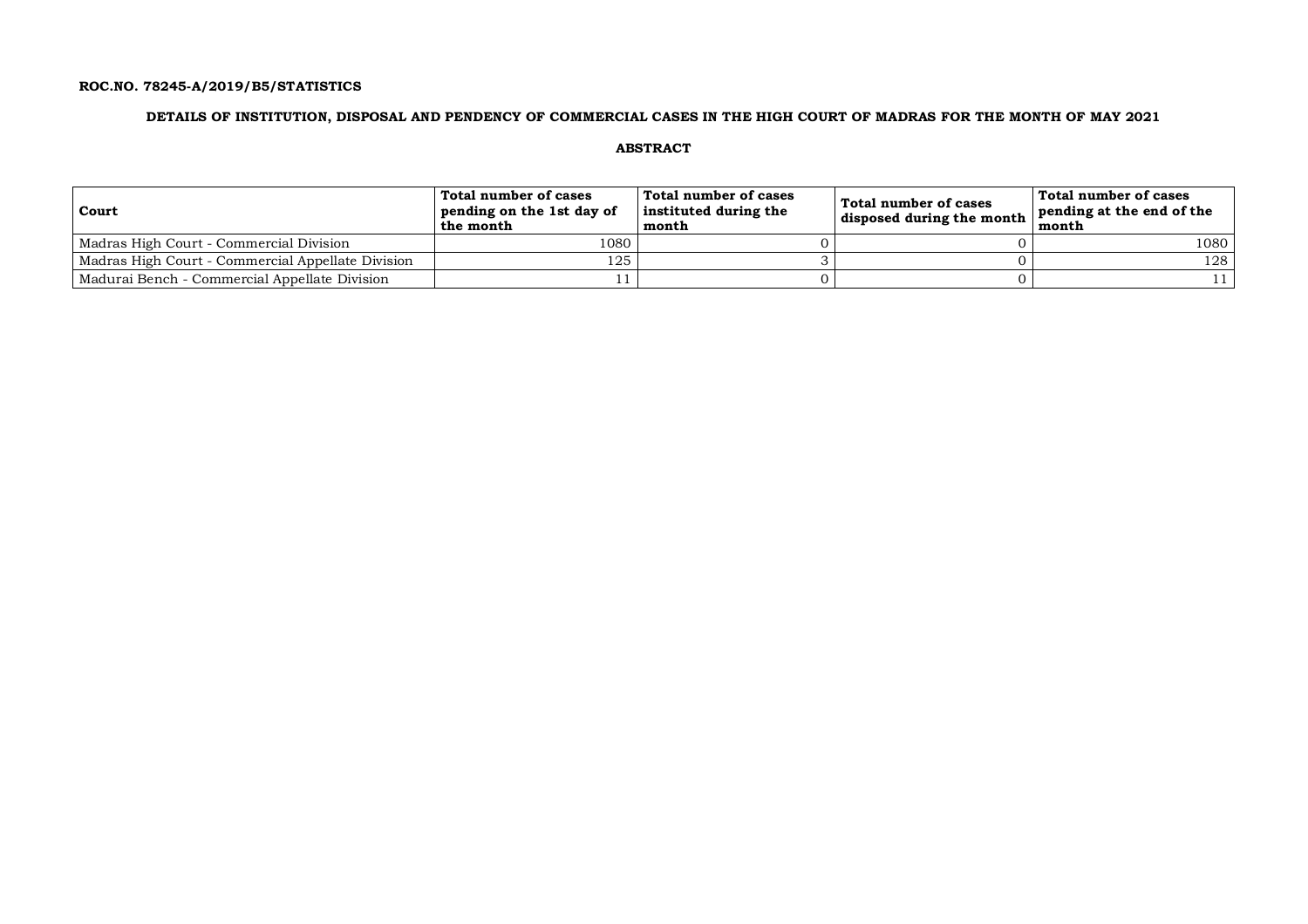## **MAY 2021 COMMERCIAL DIVISION OF MADRAS HIGH COURT**

| Form 1                                                                                                                                                                                                  |             |  |            |            |            |            |            |     |  |  |
|---------------------------------------------------------------------------------------------------------------------------------------------------------------------------------------------------------|-------------|--|------------|------------|------------|------------|------------|-----|--|--|
| List of cases e-filed/e-mail during the month of MAY 2021                                                                                                                                               |             |  |            |            |            |            |            |     |  |  |
| Date of e-<br><b>Petitioner Name Vs. Respondent</b><br>Advocate Mobile<br>Advocate E-mail<br>Date of<br>District Case No. Name<br><b>Sr.No Court</b><br>Advocate Number<br>Id<br>Registration<br>filing |             |  |            |            |            |            |            |     |  |  |
| Madras High<br>Court                                                                                                                                                                                    | Chennai NIL |  | <b>NIL</b> | <b>NIL</b> | <b>NIL</b> | <b>NIL</b> | <b>NIL</b> | NIL |  |  |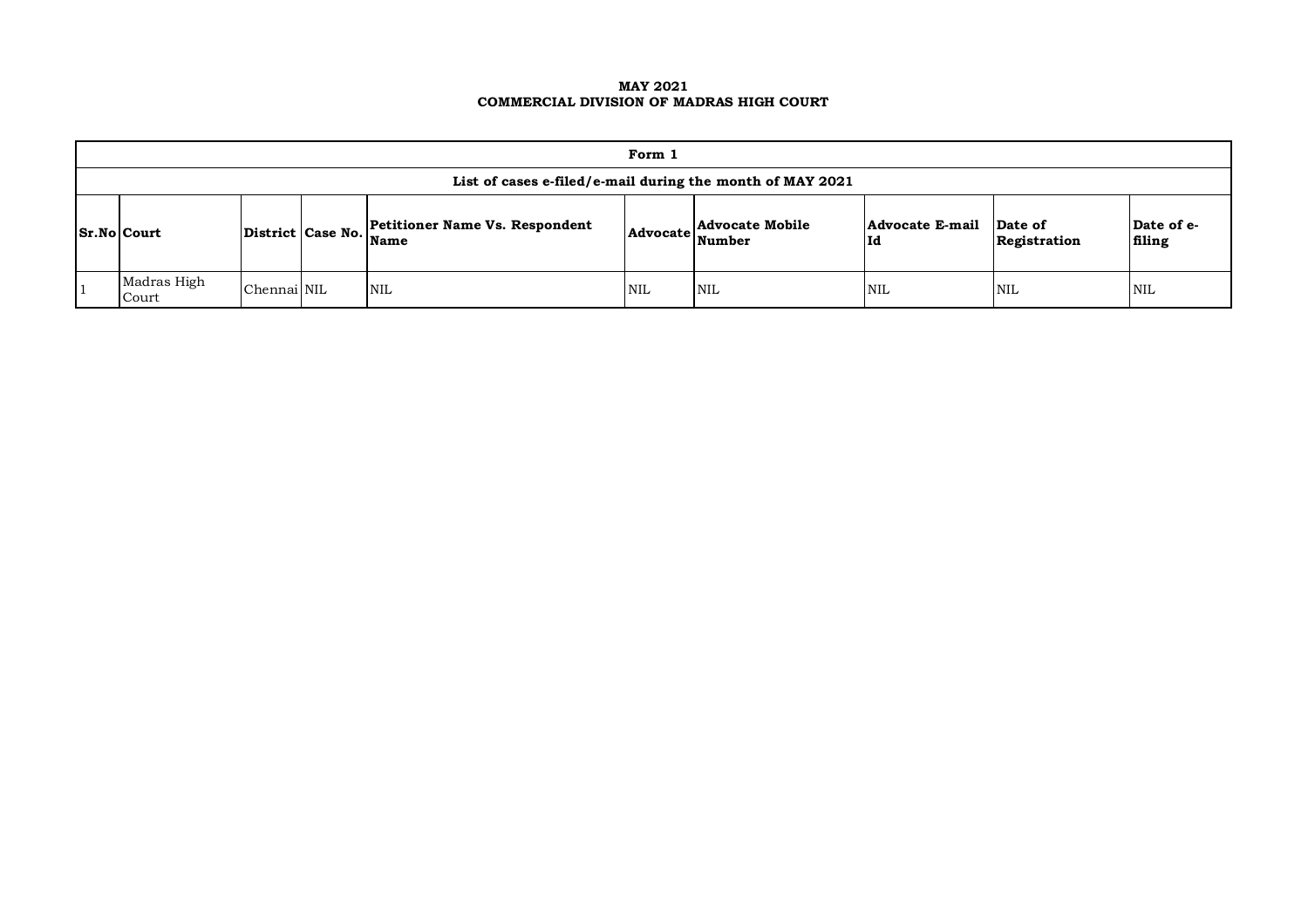| Form 2                                                                                                                                                  |         |            |            |            |            |            |  |  |  |  |
|---------------------------------------------------------------------------------------------------------------------------------------------------------|---------|------------|------------|------------|------------|------------|--|--|--|--|
| List of cases in which e-payment of Court fees was made during the month of MAY 2021                                                                    |         |            |            |            |            |            |  |  |  |  |
| Petitioner Name Vs. Respondent<br>Date of e-payment of Court<br>Advocate<br>Sr.No Court<br>Case No.<br>District<br>Date of Registration<br>Fees<br>Name |         |            |            |            |            |            |  |  |  |  |
| Madras High<br>Court                                                                                                                                    | Chennai | <b>NIL</b> | <b>NIL</b> | <b>NIL</b> | <b>NIL</b> | <b>NIL</b> |  |  |  |  |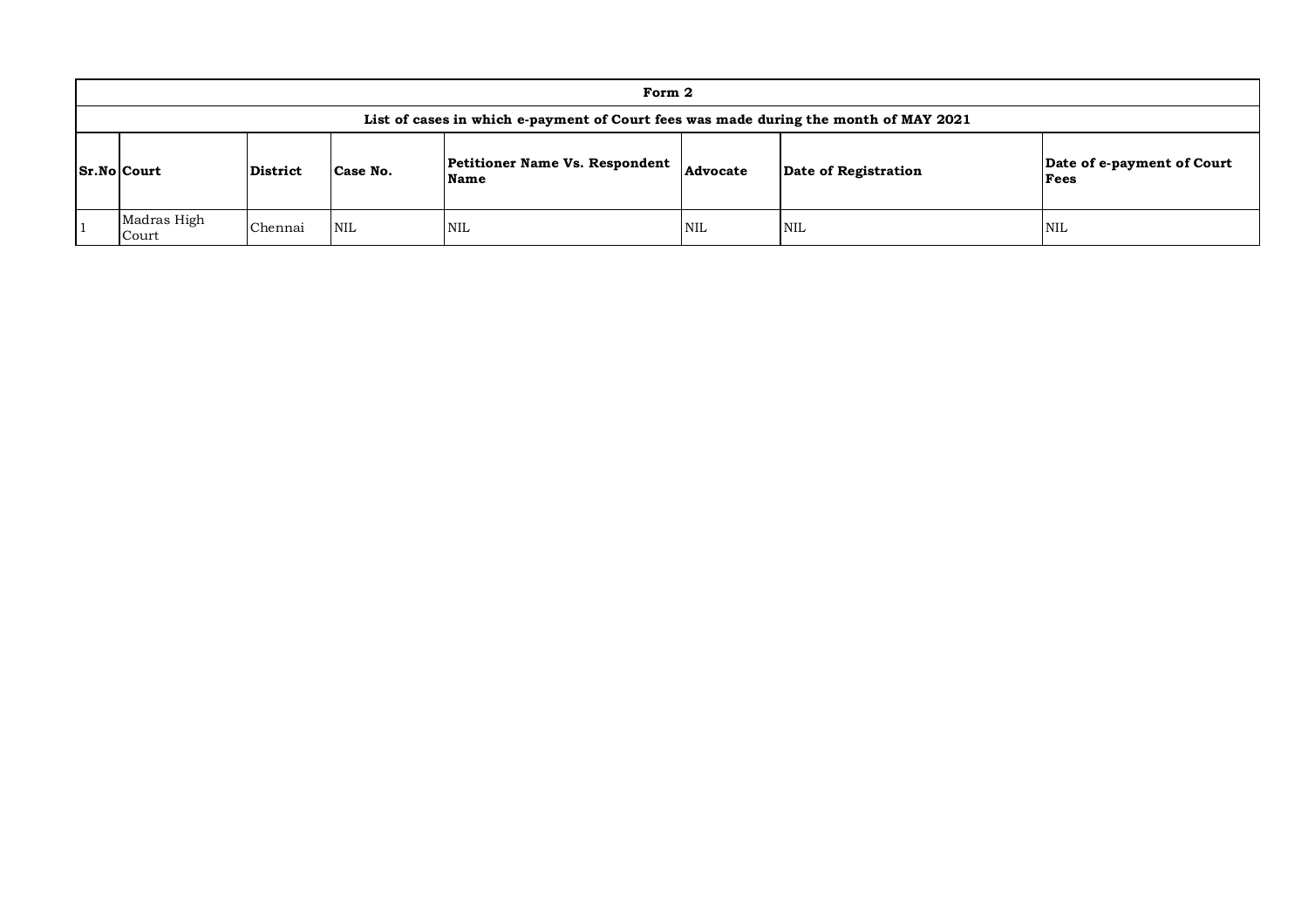| Form 3                                                                                                                                                             |         |     |     |     |            |     |  |  |  |
|--------------------------------------------------------------------------------------------------------------------------------------------------------------------|---------|-----|-----|-----|------------|-----|--|--|--|
| List of cases in which Electronic Service of Process has taken place during the month of MAY 2021                                                                  |         |     |     |     |            |     |  |  |  |
| Petitioner Name Vs. Respondent<br>Advocate Date of Registration<br>Date of Electronic Service of Process<br>Case No.<br>$ Sr.No $ Court<br><b>District</b><br>Name |         |     |     |     |            |     |  |  |  |
| Madras High Court                                                                                                                                                  | Chennai | NIL | NIL | NIL | <b>NIL</b> | NIL |  |  |  |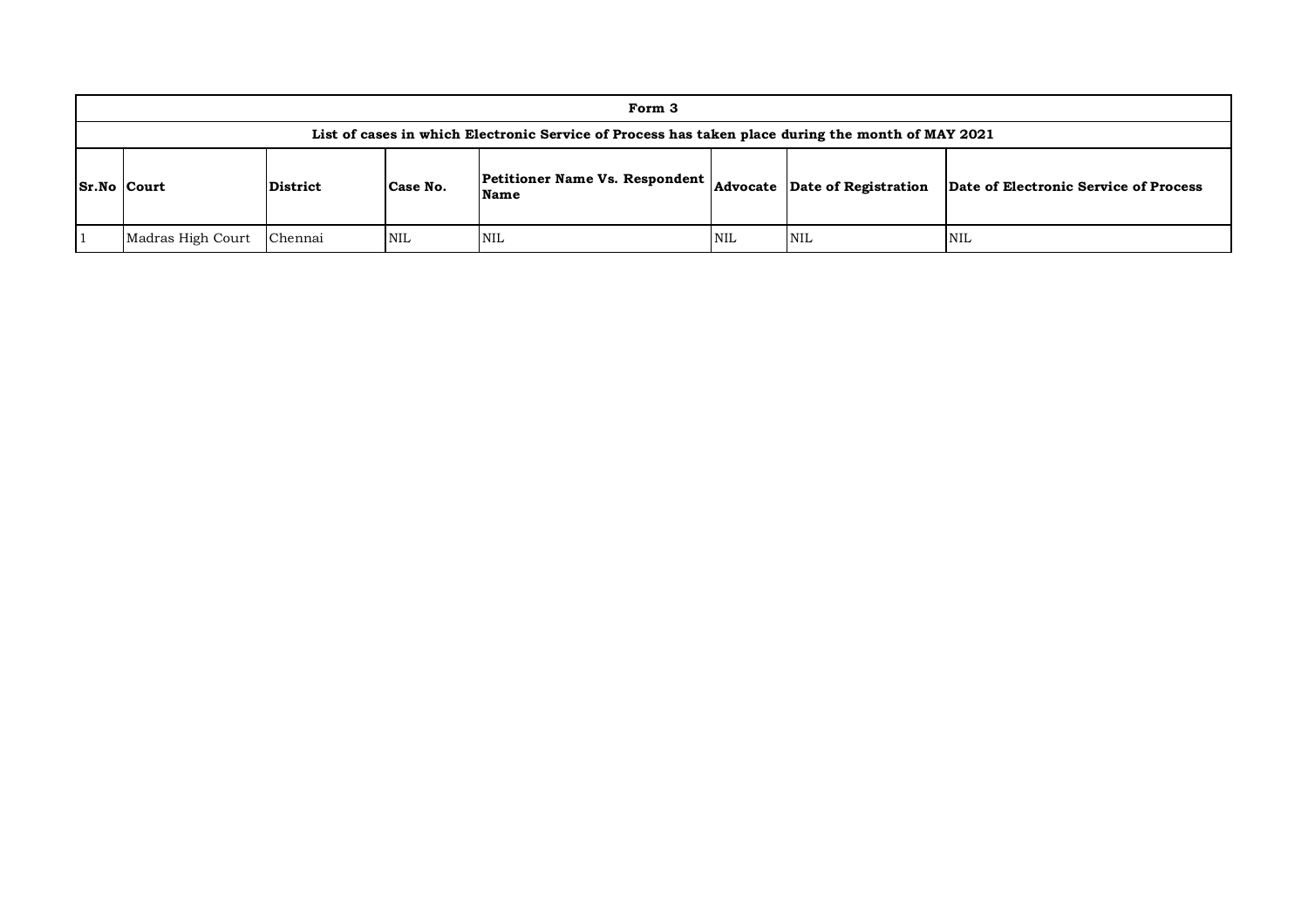|       | Form 4                                                                                                                         |  |  |  |  |  |  |  |  |  |
|-------|--------------------------------------------------------------------------------------------------------------------------------|--|--|--|--|--|--|--|--|--|
|       | List of total no. of cases randomly allocated during the month of MAY 2021                                                     |  |  |  |  |  |  |  |  |  |
| Sr.No | <b>District</b><br>Case Count (No. of cases randomly allocated)<br>Court No.<br><b>Court Name</b><br><b>Case Type</b><br>Court |  |  |  |  |  |  |  |  |  |
|       | <b>NIL</b><br><b>NIL</b><br><b>NIL</b><br>Commercial<br>Chennai<br>Madras High Court                                           |  |  |  |  |  |  |  |  |  |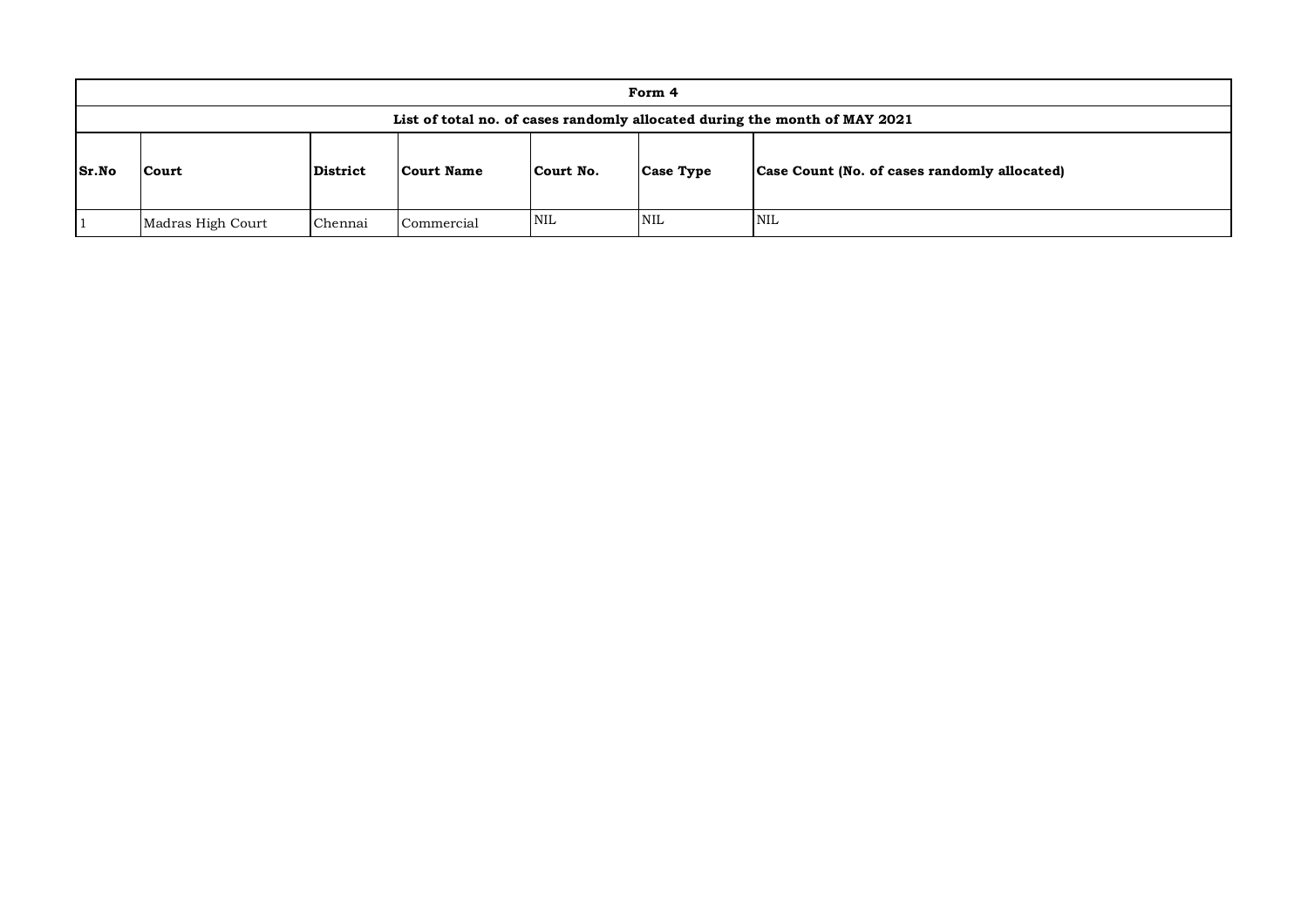| Form 5                                                                                                                                                                                 |         |            |            |            |            |            |  |  |  |
|----------------------------------------------------------------------------------------------------------------------------------------------------------------------------------------|---------|------------|------------|------------|------------|------------|--|--|--|
| List of cases in which Case Management Hearing was held during the month of MAY 2021                                                                                                   |         |            |            |            |            |            |  |  |  |
| Date of Case<br><b>Petitioner Name Vs. Respondent</b><br><b>Sr.No Court</b><br>Date of Registration<br><b>District</b><br>Advocate<br>Case No.<br>Management<br>Name<br><b>Hearing</b> |         |            |            |            |            |            |  |  |  |
| Madras High Court                                                                                                                                                                      | Chennai | <b>NIL</b> | <b>NIL</b> | <b>NIL</b> | <b>NIL</b> | <b>NIL</b> |  |  |  |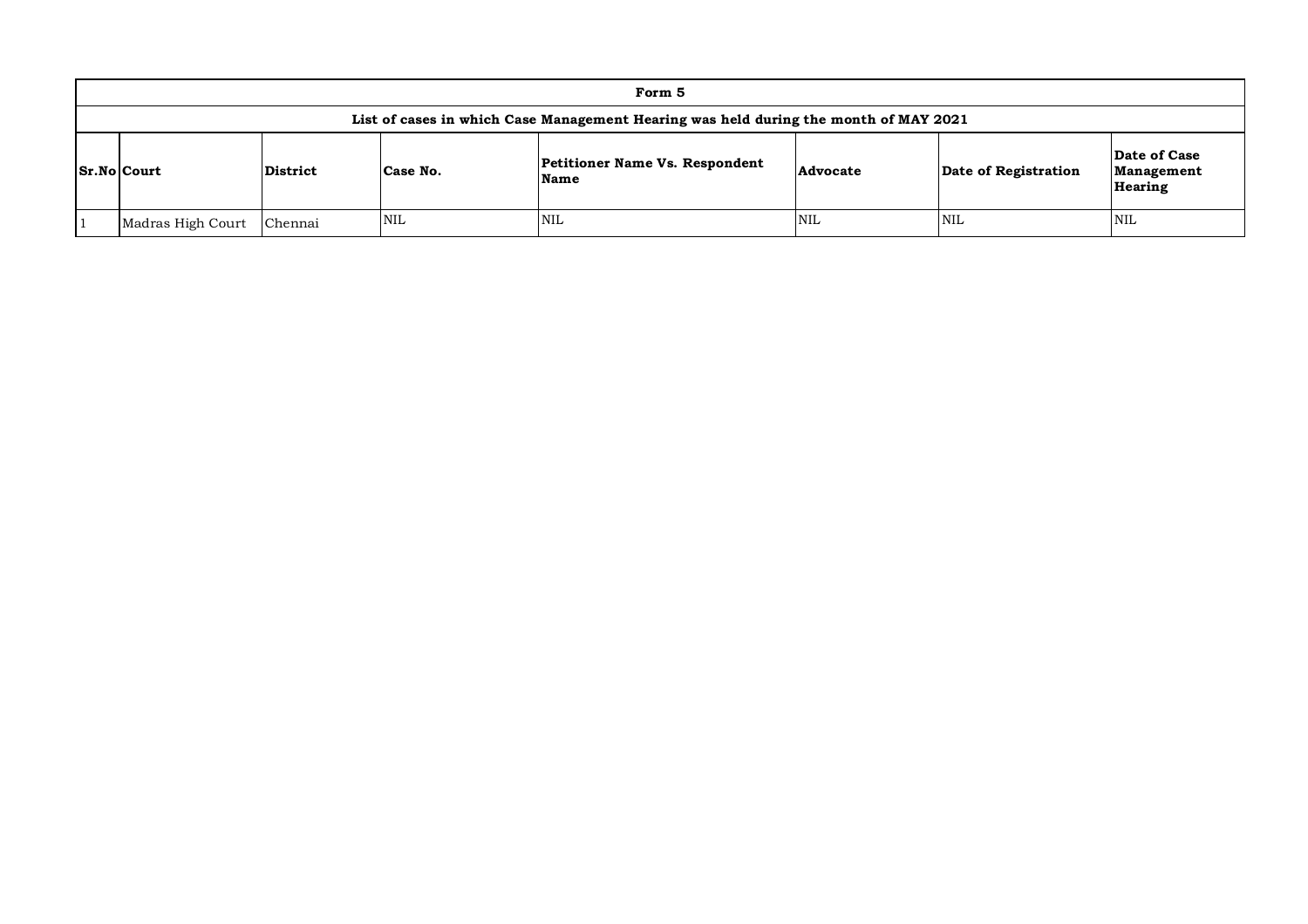|                                 | Form 6                                                           |             |          |                                                  |            |                                |                                                                                                                                   |                     |                          |                                                                 |                            |                                                                                                          |                    |
|---------------------------------|------------------------------------------------------------------|-------------|----------|--------------------------------------------------|------------|--------------------------------|-----------------------------------------------------------------------------------------------------------------------------------|---------------------|--------------------------|-----------------------------------------------------------------|----------------------------|----------------------------------------------------------------------------------------------------------|--------------------|
|                                 | Contested commercial cases disposed during the month of MAY 2021 |             |          |                                                  |            |                                |                                                                                                                                   |                     |                          |                                                                 |                            |                                                                                                          |                    |
| Sr.N<br>$\overline{\mathbf{c}}$ | Court                                                            | District    | Case No. | <b>Petitioner Name</b><br>Vs. Respondent<br>Name | Advocate   | Date of<br><b>Registration</b> | Whether<br><b>Urgent Relief</b><br>was sought<br>and Pre-<br>Institution<br><b>Mediation</b><br>did not take<br>place<br>(Yes/No) | Date of<br>Decision | <b>Days</b><br>for<br>al | Nature of<br><b>Disposal</b><br>dispos (Contested/Sett)<br>led) | executi<br>on of<br>decree | <b>Number</b><br>of days<br>for<br>Date of executi<br>on of<br>decree<br>from<br>date of<br>decisio<br>n | Act<br>Secti<br>on |
|                                 | Madras High Court                                                | Chennai NIL |          | <b>NIL</b>                                       | <b>NIL</b> | <b>NIL</b>                     | <b>NIL</b>                                                                                                                        | <b>NIL</b>          | <b>NIL</b>               | <b>NIL</b>                                                      | <b>NIL</b>                 | <b>NIL</b>                                                                                               | <b>NIL</b>         |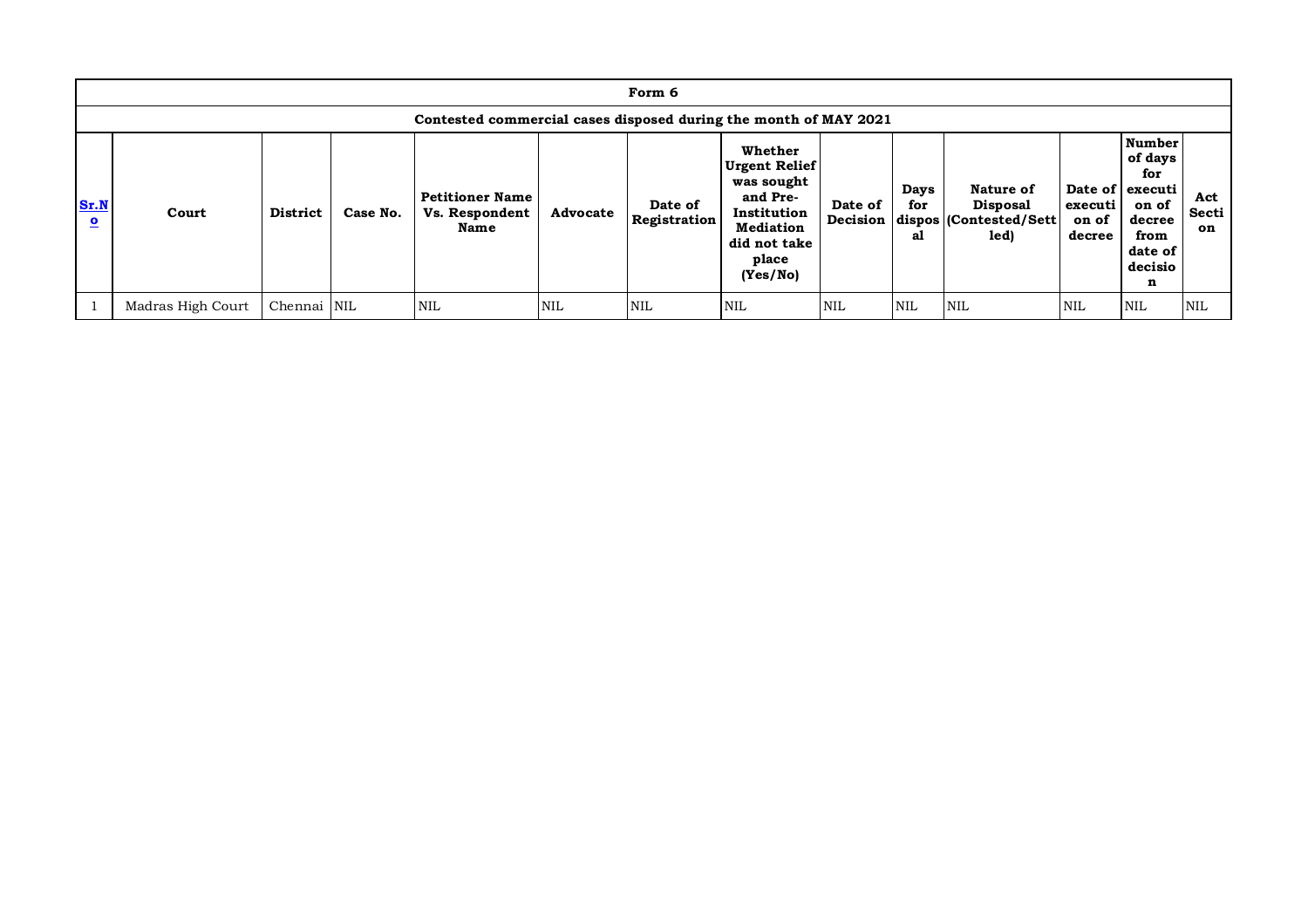|                    | Form 7                                                        |          |                                                              |                                                      |                                                       |                                                             |  |  |  |  |
|--------------------|---------------------------------------------------------------|----------|--------------------------------------------------------------|------------------------------------------------------|-------------------------------------------------------|-------------------------------------------------------------|--|--|--|--|
|                    | Summary of Commercial Cases during the month of February 2021 |          |                                                              |                                                      |                                                       |                                                             |  |  |  |  |
| <b>Sr.No Court</b> |                                                               | District | Total number of cases pending<br>on the 1st day of the month | Total number of cases instituted<br>during the month | Total number of<br>cases disposed<br>during the month | Total number of cases<br>pending at the end of the<br>month |  |  |  |  |
|                    | Commercial Court                                              | Chennai  | 1080                                                         |                                                      |                                                       | 1080                                                        |  |  |  |  |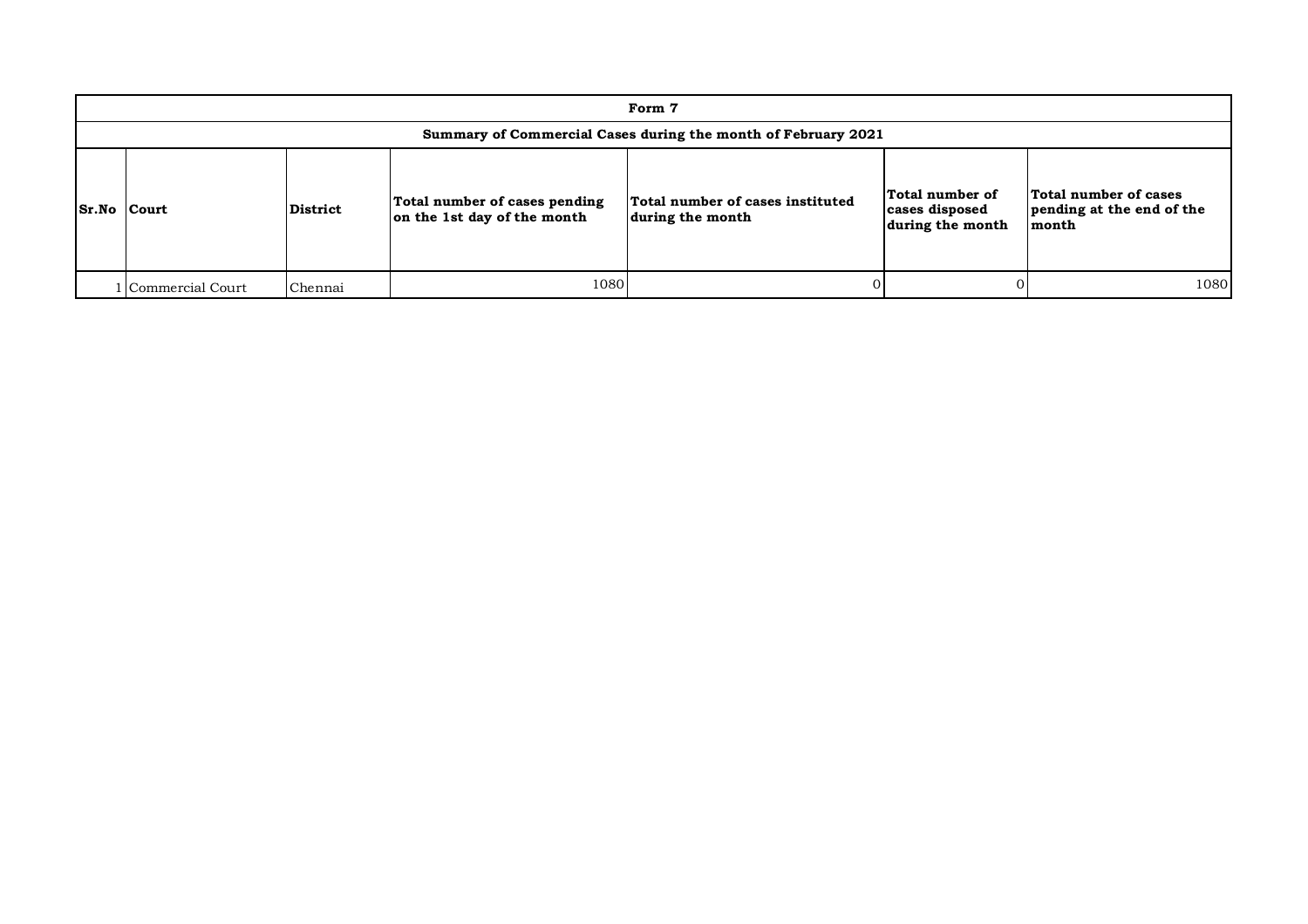**MAY 2021 COMMERCIAL APPELLATE DIVISION OF MADRAS HIGH COURT**

| Form 1                                                                                                                                                                                                                                                                        |         |            |      |     |            |            |            |            |  |  |
|-------------------------------------------------------------------------------------------------------------------------------------------------------------------------------------------------------------------------------------------------------------------------------|---------|------------|------|-----|------------|------------|------------|------------|--|--|
| List of cases e-filed/e-mail during the month of MAY 2021                                                                                                                                                                                                                     |         |            |      |     |            |            |            |            |  |  |
| <b>Advocate Mobile</b><br><b>Petitioner Name Vs.</b><br>Date of e-<br><b>Advocate E-</b><br>Date of<br><b>Case</b><br>$ {\rm District} _{\rm No.}$<br>$\vert$ Sr.No $\vert$ Court<br><b>Advocate</b><br>Number<br>mail Id<br>filing<br><b>Respondent Name</b><br>Registration |         |            |      |     |            |            |            |            |  |  |
| High Court Commercial<br>Appellate                                                                                                                                                                                                                                            | Chennai | <b>NIL</b> | 'NIL | NIL | <b>NIL</b> | <b>NIL</b> | <b>NIL</b> | <b>NIL</b> |  |  |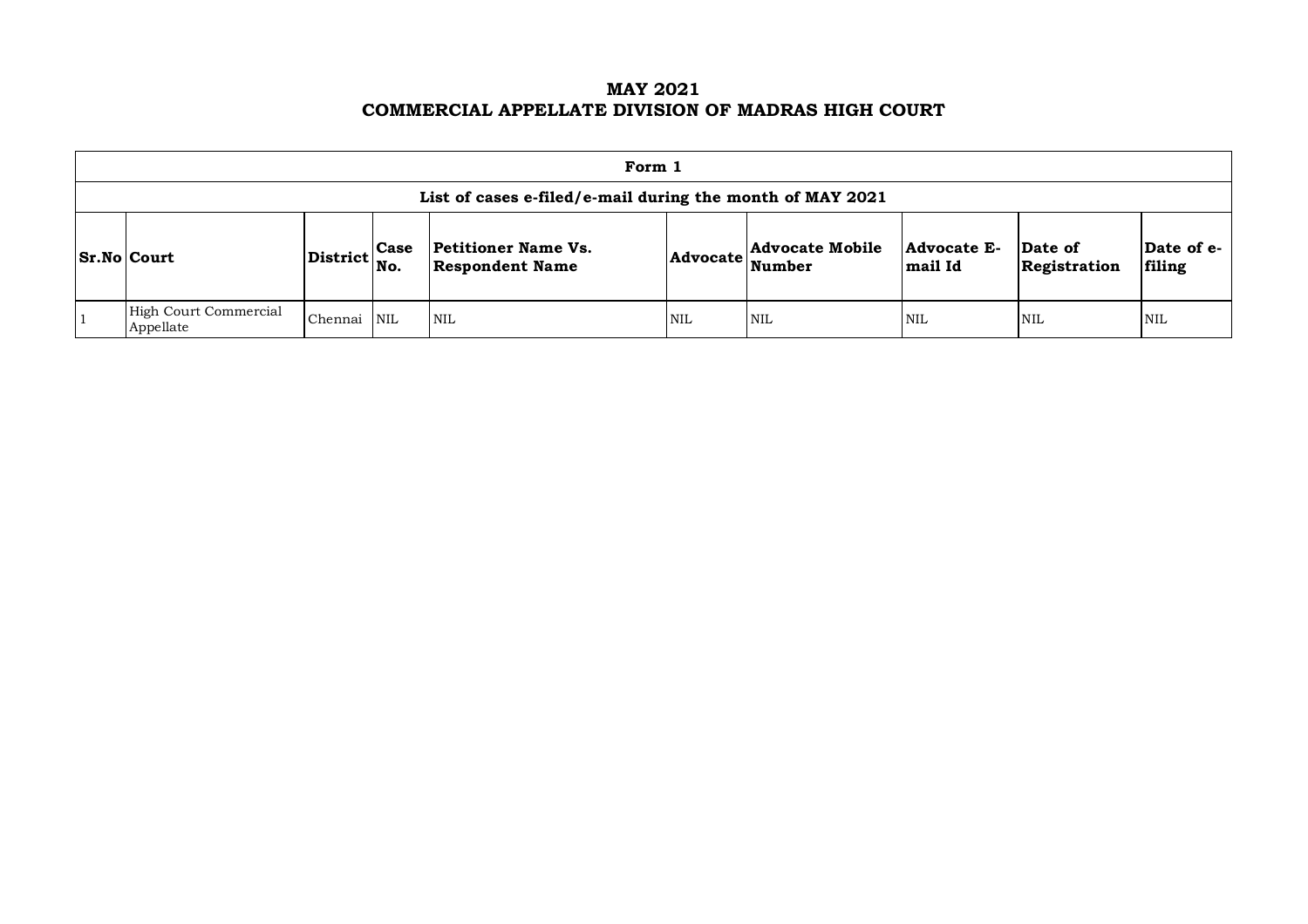| Form 2                                                                                                                                                                                                         |         |            |            |            |            |            |  |  |  |
|----------------------------------------------------------------------------------------------------------------------------------------------------------------------------------------------------------------|---------|------------|------------|------------|------------|------------|--|--|--|
| List of cases in which e-payment of Court fees was made during the month of MAY 2021                                                                                                                           |         |            |            |            |            |            |  |  |  |
| <b>Petitioner Name Vs. Respondent</b><br>Date of e-payment of Court<br>Date of<br>Case<br>$ Sr.No $ Court<br>District<br>$ {\bf Advocate} \overline{\bf \textbf{Registration}} $<br>No.<br><b>Name</b><br>Fees |         |            |            |            |            |            |  |  |  |
| High Court Commercial<br>Appellate                                                                                                                                                                             | Chennai | <b>NIL</b> | <b>NIL</b> | <b>NIL</b> | <b>NIL</b> | <b>NIL</b> |  |  |  |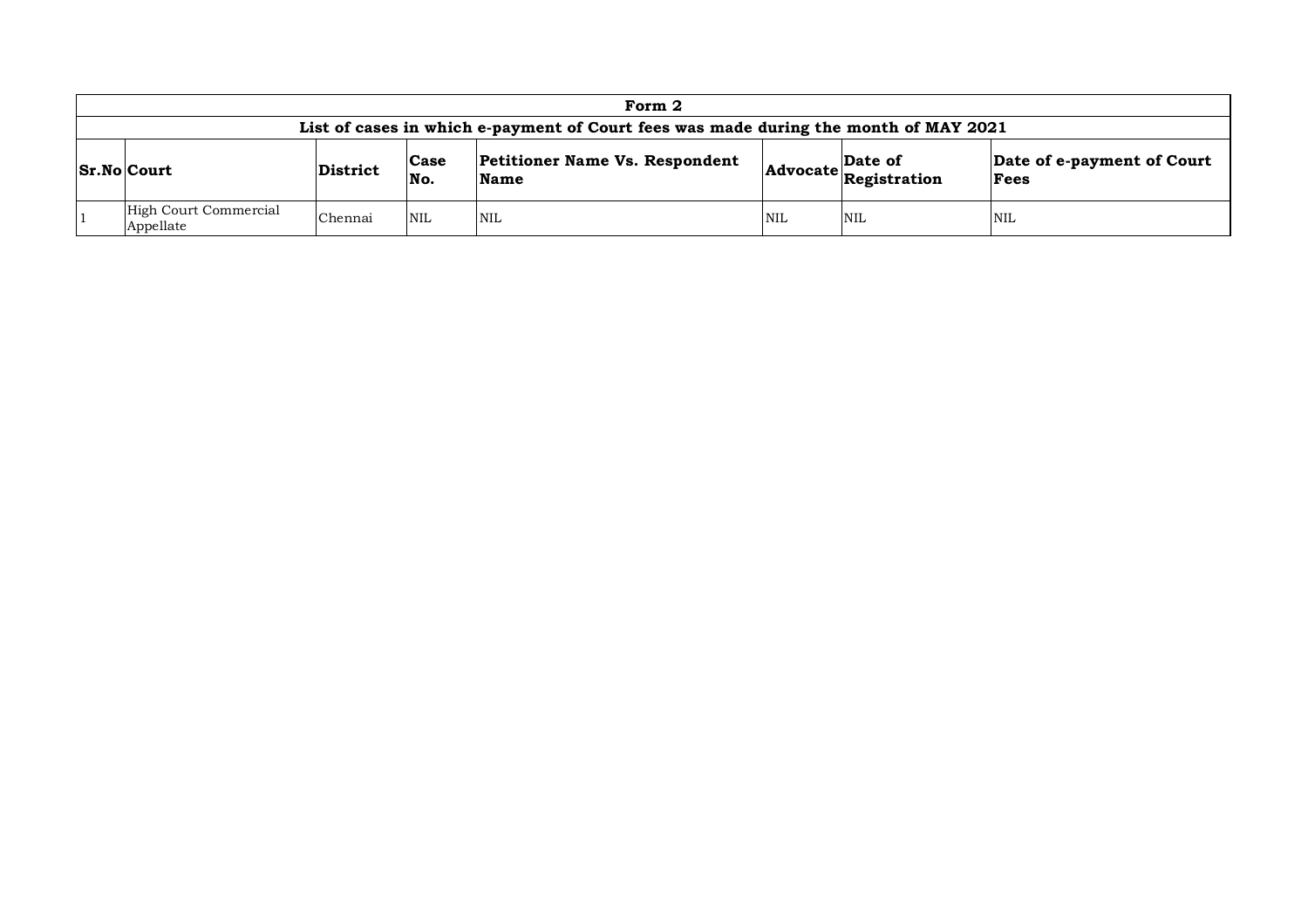| Form 3                                                                                                                                                                                                        |         |            |      |            |     |            |  |  |  |  |
|---------------------------------------------------------------------------------------------------------------------------------------------------------------------------------------------------------------|---------|------------|------|------------|-----|------------|--|--|--|--|
| List of cases in which Electronic Service of Process has taken place during the month of MAY 2021                                                                                                             |         |            |      |            |     |            |  |  |  |  |
| Date of Electronic Service of<br>Petitioner Name Vs.<br>Date of<br>Case No.<br><b>Sr.No Court</b><br>District<br>$ {\bf Advocate} \overline{\bf Registribution} $<br><b>Respondent Name</b><br><b>Process</b> |         |            |      |            |     |            |  |  |  |  |
| High Court Commercial<br>Appellate                                                                                                                                                                            | Chennai | <b>NIL</b> | NIL. | <b>NIL</b> | NIL | <b>NIL</b> |  |  |  |  |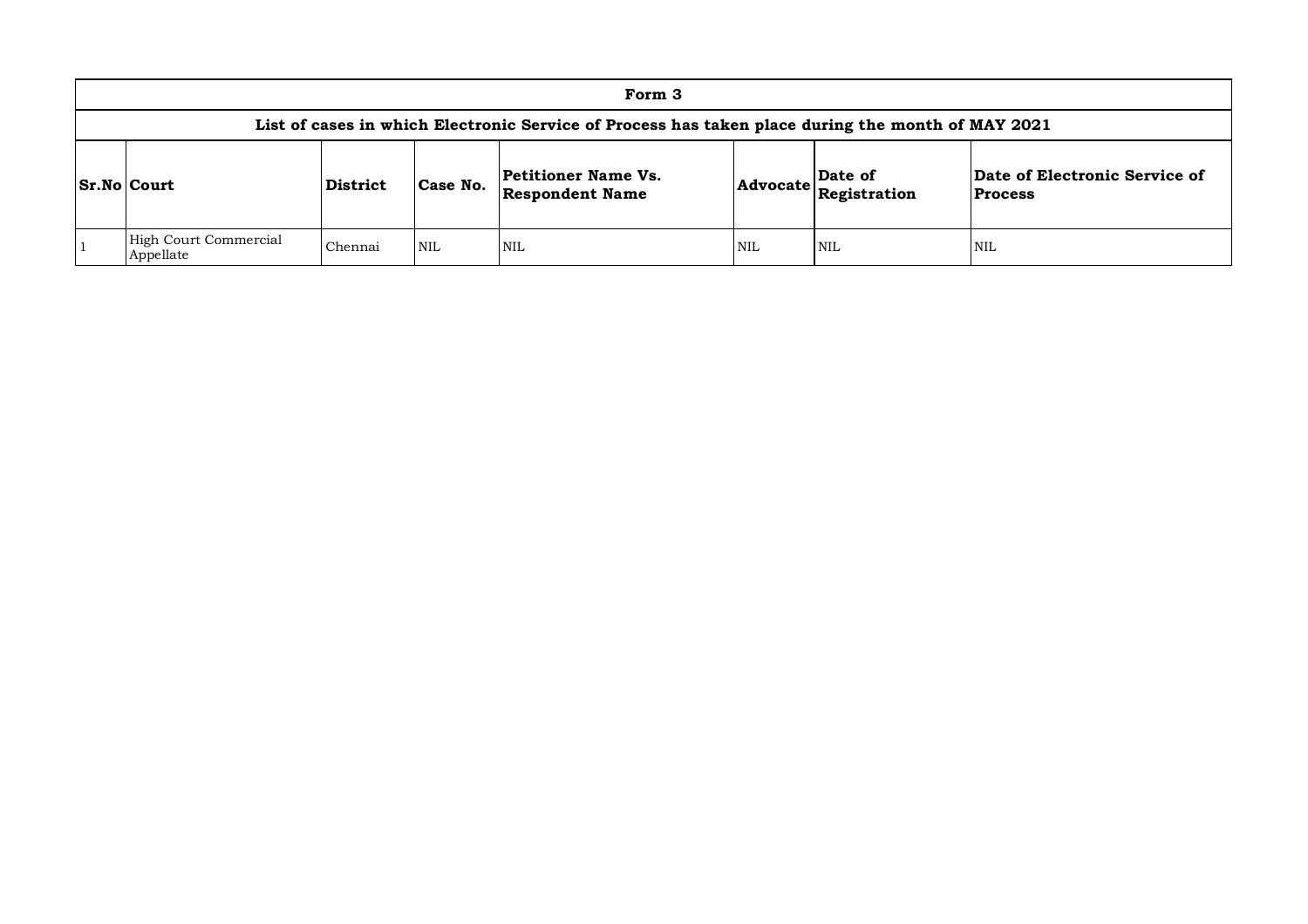|              | Form 4                                                                                                  |         |            |            |            |            |  |  |  |
|--------------|---------------------------------------------------------------------------------------------------------|---------|------------|------------|------------|------------|--|--|--|
|              | List of total no. of cases randomly allocated during the month of MAY 2021                              |         |            |            |            |            |  |  |  |
| <b>Sr.No</b> | Case Type<br>Case Count (No. of cases randomly allocated)<br>District<br>Court Name Court No.<br> Court |         |            |            |            |            |  |  |  |
|              | High Court Commercial Appellate                                                                         | Chennai | <b>NIL</b> | <b>NIL</b> | <b>NIL</b> | <b>NIL</b> |  |  |  |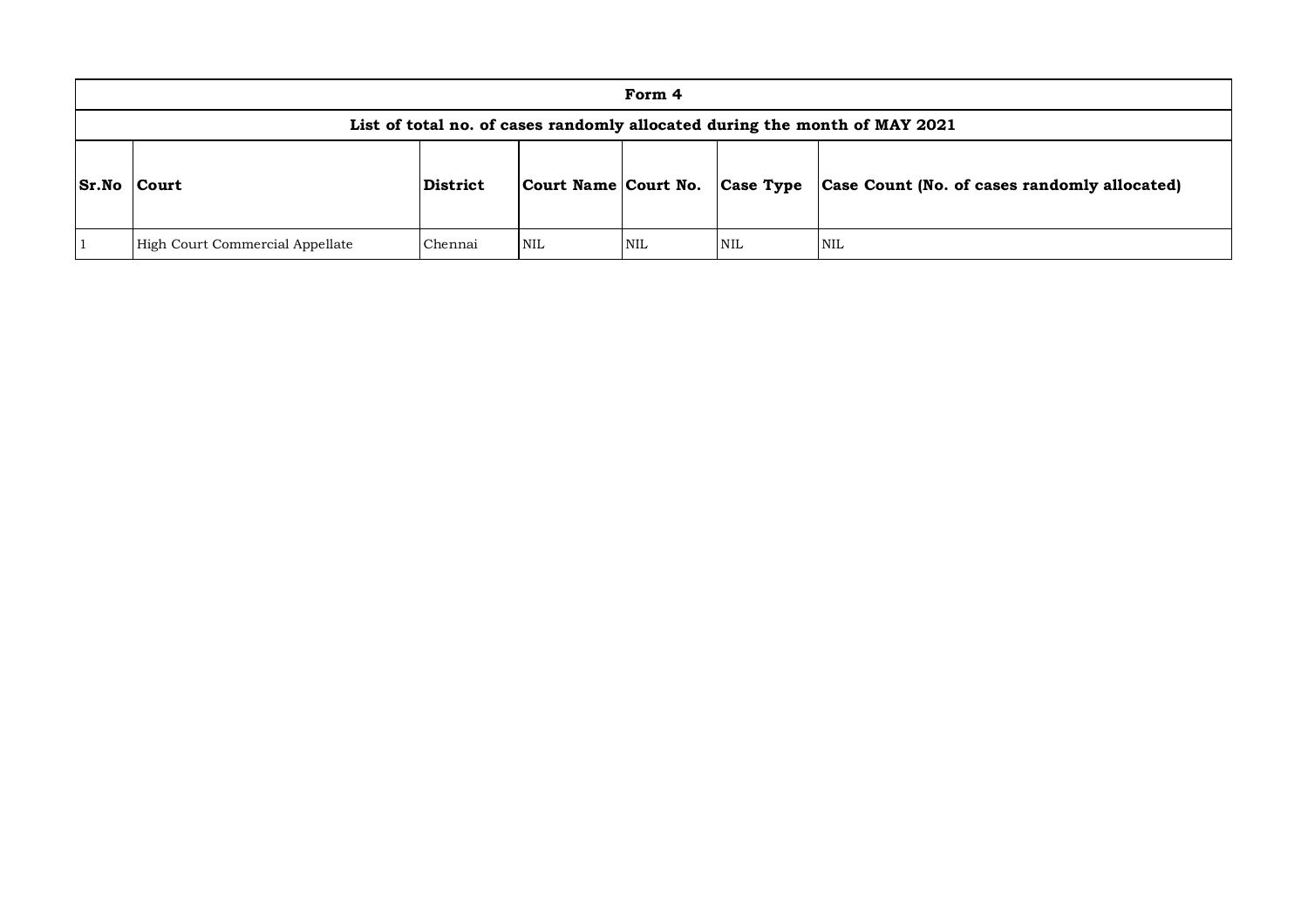| Form 5                                                                               |          |            |                                                      |                                                        |            |                                    |  |  |  |  |
|--------------------------------------------------------------------------------------|----------|------------|------------------------------------------------------|--------------------------------------------------------|------------|------------------------------------|--|--|--|--|
| List of cases in which Case Management Hearing was held during the month of MAY 2021 |          |            |                                                      |                                                        |            |                                    |  |  |  |  |
| Sr.No Court                                                                          | District | Case No.   | <b>Petitioner Name Vs.</b><br><b>Respondent Name</b> | Date of<br>$ {\bf Advocate} \tilde{\bf Registration} $ |            | Date of Case Management<br>Hearing |  |  |  |  |
| High Court Commercial<br>Appellate                                                   | Chennai  | <b>NIL</b> | <b>NIL</b>                                           | <b>NIL</b>                                             | <b>NIL</b> | <b>NIL</b>                         |  |  |  |  |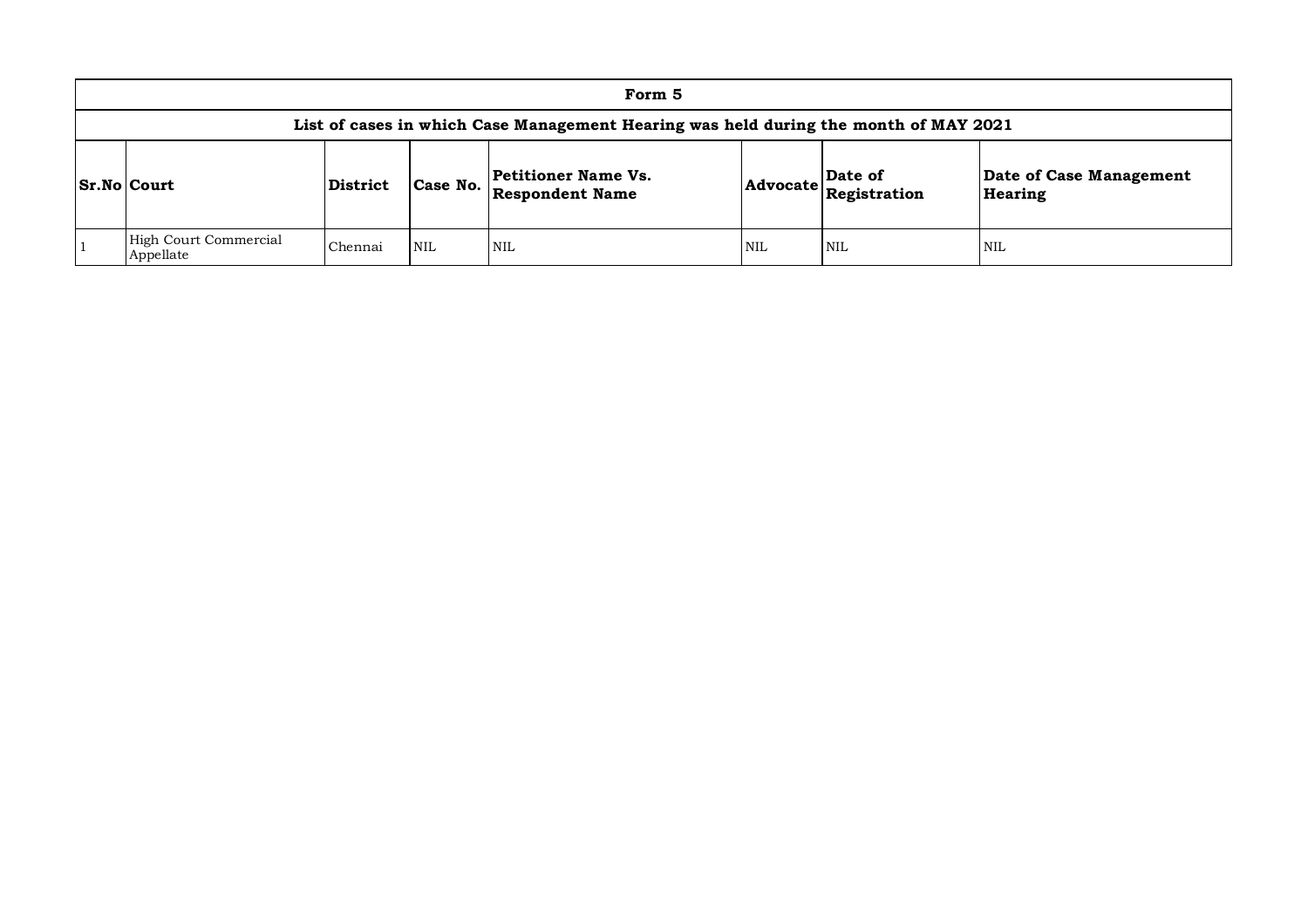|           | Form 6                                                           |                 |             |                                                      |                 |                             |                                                                                                                                          |                   |                  |                                                        |                                          |                                                                                           |                           |
|-----------|------------------------------------------------------------------|-----------------|-------------|------------------------------------------------------|-----------------|-----------------------------|------------------------------------------------------------------------------------------------------------------------------------------|-------------------|------------------|--------------------------------------------------------|------------------------------------------|-------------------------------------------------------------------------------------------|---------------------------|
|           | Contested commercial cases disposed during the month of MAY 2021 |                 |             |                                                      |                 |                             |                                                                                                                                          |                   |                  |                                                        |                                          |                                                                                           |                           |
| Sr.<br>No | Court                                                            | <b>District</b> | Case<br>No. | <b>Petitioner Name Vs.</b><br><b>Respondent Name</b> | <b>Advocate</b> | Date of<br>Registrati<br>on | Whether<br>Urgent<br><b>Relief</b> was<br>sought<br>and Pre-<br>Institutio<br>n<br><b>Mediation</b><br>did not<br>take place<br>(Yes/No) | Decision disposal | Date of Days for | Nature of<br><b>Disposal</b><br>Conteste<br>d/Settled) | Date<br>of<br>execut<br>ion of<br>decree | Number<br>of days<br>for<br>executi<br>on of<br>decree<br>from<br>date of<br>decisio<br>n | Act<br><b>Sect</b><br>ion |
|           | <b>High Court</b><br>Commercial<br>Appellate                     | Chennai         | <b>NIL</b>  | <b>NIL</b>                                           | <b>NIL</b>      | <b>NIL</b>                  | <b>NIL</b>                                                                                                                               | <b>NIL</b>        | <b>NIL</b>       | <b>NIL</b>                                             | <b>NIL</b>                               | <b>NIL</b>                                                                                | <b>NIL</b>                |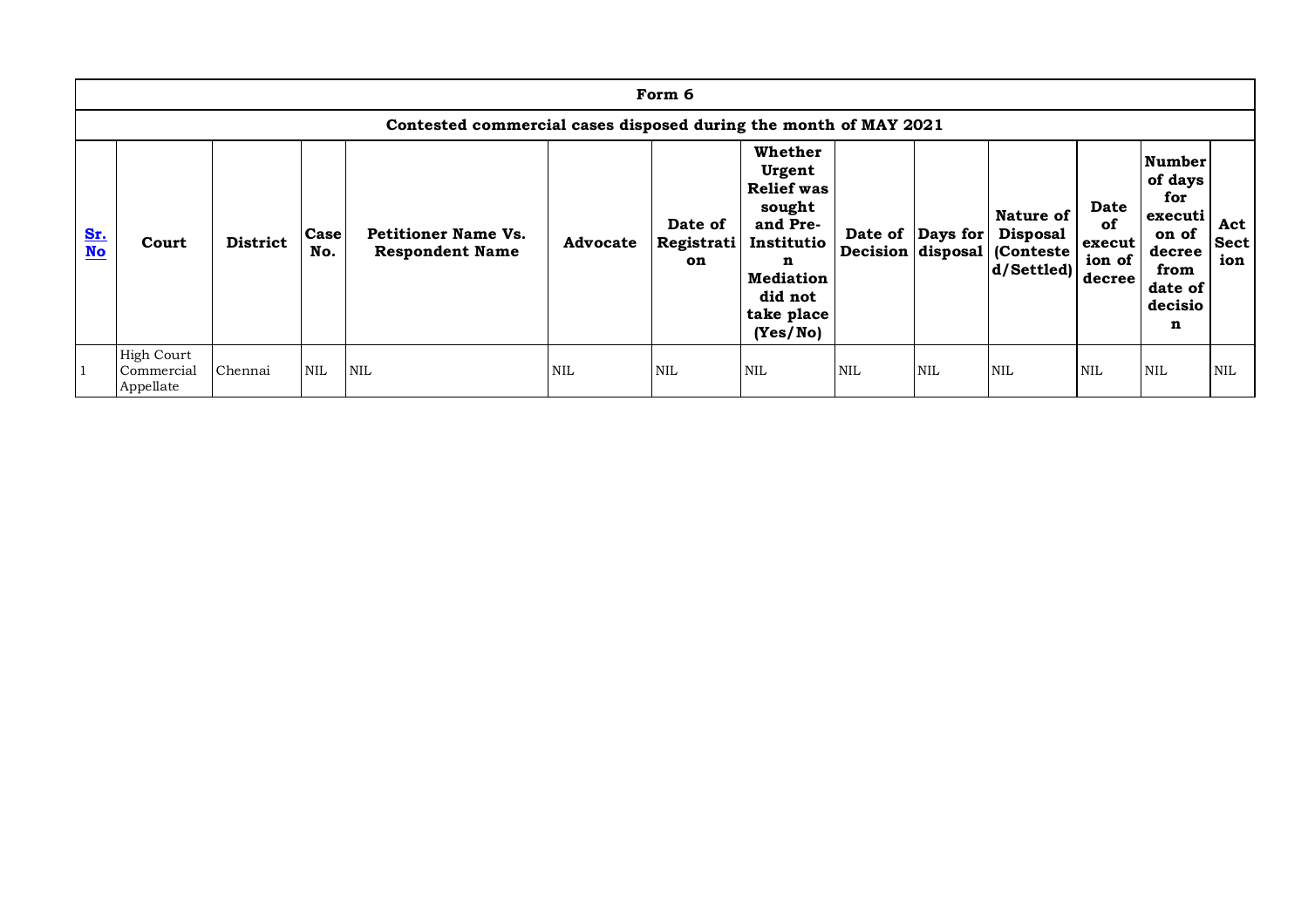| Form 7                                                   |                 |                                                                                             |                       |                                                       |                                                                    |  |  |  |  |  |
|----------------------------------------------------------|-----------------|---------------------------------------------------------------------------------------------|-----------------------|-------------------------------------------------------|--------------------------------------------------------------------|--|--|--|--|--|
| Summary of Commercial Cases during the month of MAY 2021 |                 |                                                                                             |                       |                                                       |                                                                    |  |  |  |  |  |
| Sr.No Court                                              | <b>District</b> | Total number of<br>cases pending on the instituted during the<br>1st day of the month month | Total number of cases | Total number of cases<br>disposed during the<br>month | <b>Total number of cases</b><br>pending at the end of<br>the month |  |  |  |  |  |
| High Court Commercial Appellate                          | Chennai         | 125                                                                                         |                       |                                                       | 128                                                                |  |  |  |  |  |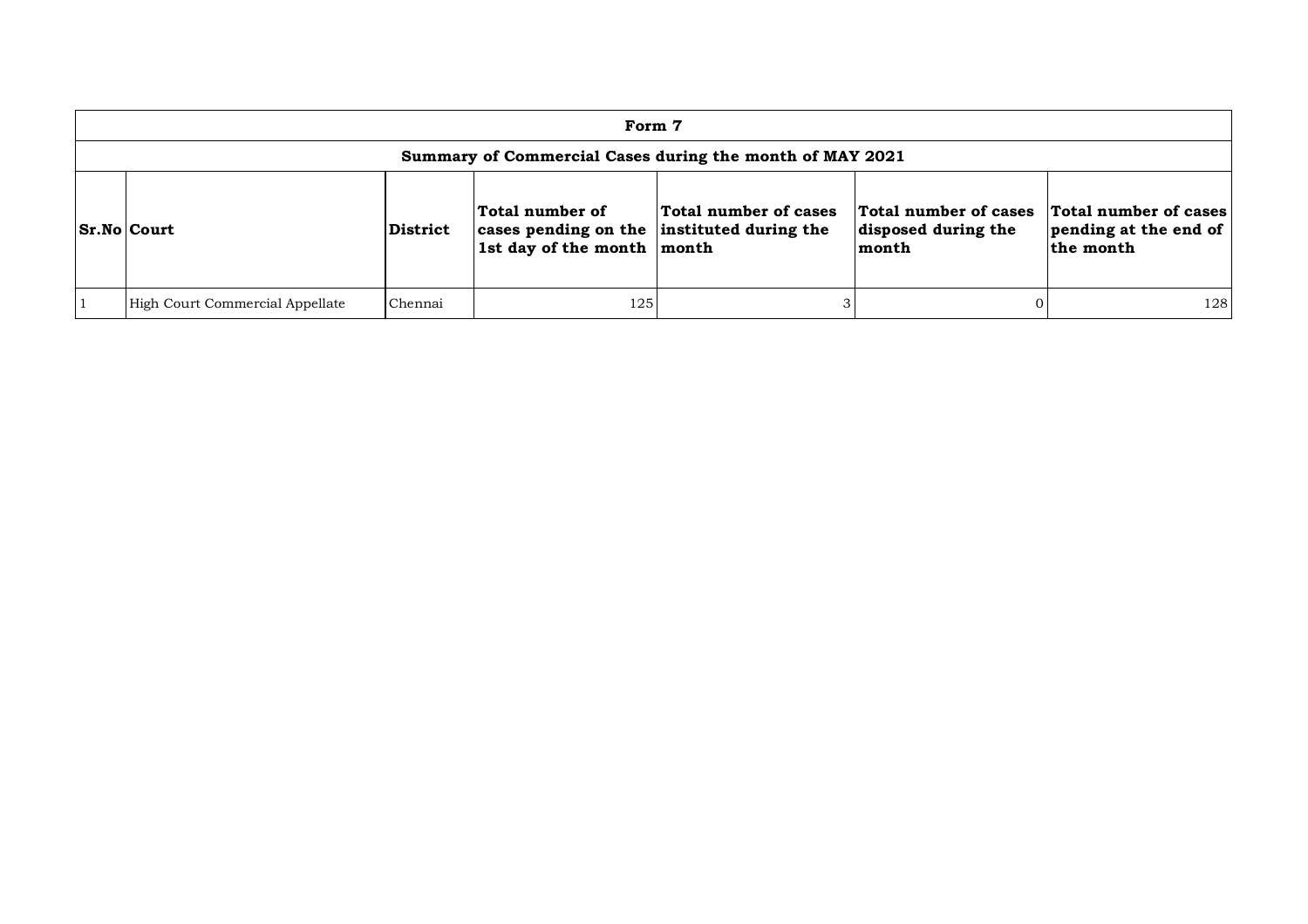## **MAY 2021 COMMERCIAL APPELLATE DIVISION OF MADURAI BENCH OF MADRAS HIGH COURT**

| Form 1                                                    |                                                             |  |                                               |            |                                                     |                               |                         |                      |  |  |  |
|-----------------------------------------------------------|-------------------------------------------------------------|--|-----------------------------------------------|------------|-----------------------------------------------------|-------------------------------|-------------------------|----------------------|--|--|--|
| List of cases e-filed/e-mail during the month of MAY 2021 |                                                             |  |                                               |            |                                                     |                               |                         |                      |  |  |  |
| $ S_rN_0 $ Court                                          | $\left  \text{District} \right _{\text{No.}}^{\text{Case}}$ |  | Petitioner Name Vs.<br><b>Respondent Name</b> |            | $ {\bf Advocate} \overleftarrow{\bf Nowate Mobile}$ | <b>Advocate E-</b><br>mail Id | Date of<br>Registration | Date of e-<br>filing |  |  |  |
| Madurai<br>Bench                                          | Madurai NIL                                                 |  | <b>NIL</b>                                    | <b>NIL</b> | <b>NIL</b>                                          | <b>NIL</b>                    | <b>NIL</b>              | <b>NIL</b>           |  |  |  |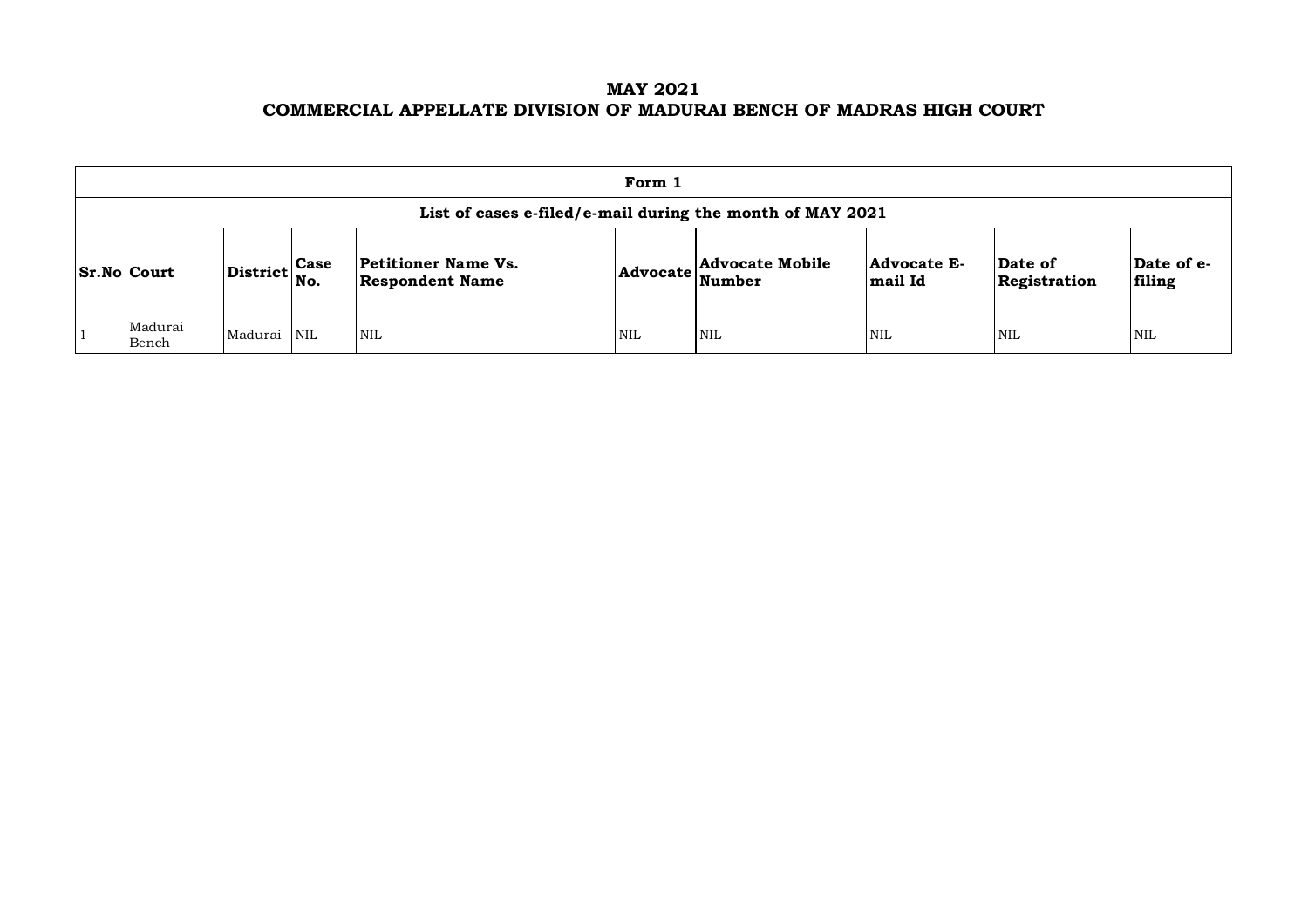|                    | Form 2                                                                               |             |                   |                                                      |                                          |     |                                    |  |  |  |  |
|--------------------|--------------------------------------------------------------------------------------|-------------|-------------------|------------------------------------------------------|------------------------------------------|-----|------------------------------------|--|--|--|--|
|                    | List of cases in which e-payment of Court fees was made during the month of MAY 2021 |             |                   |                                                      |                                          |     |                                    |  |  |  |  |
| <b>Sr.No Court</b> |                                                                                      |             | District Case No. | <b>Petitioner Name Vs. Respondent</b><br><b>Name</b> | Date of<br>$ $ Advocate $ $ Registration |     | Date of e-payment of Court<br>Fees |  |  |  |  |
|                    | Madurai Bench                                                                        | Madurai NIL |                   | <b>NIL</b>                                           | NIL                                      | NIL | <b>NIL</b>                         |  |  |  |  |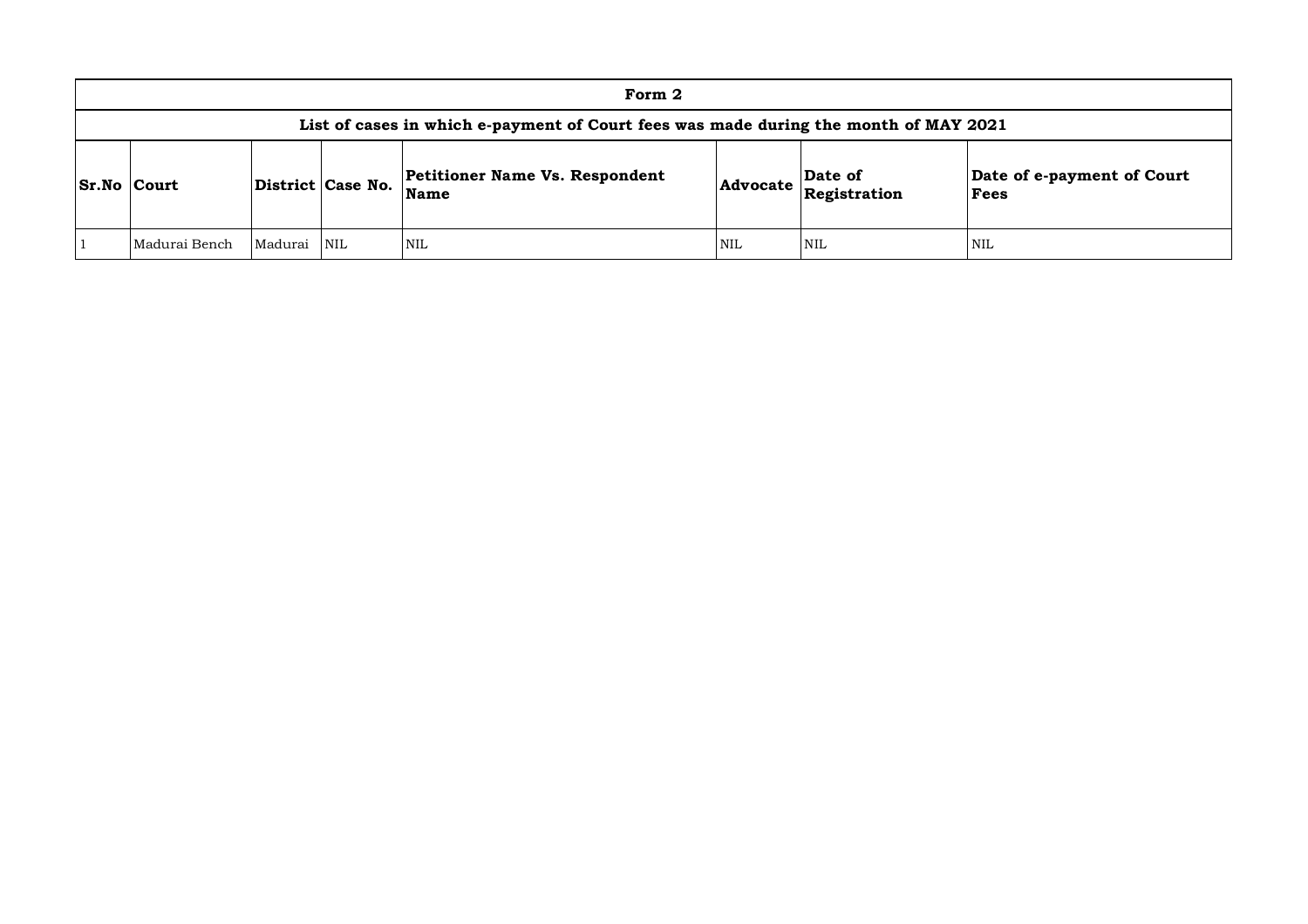| Form 3                                                                                            |             |                   |                                                      |                                                                               |            |                                                 |  |  |  |  |
|---------------------------------------------------------------------------------------------------|-------------|-------------------|------------------------------------------------------|-------------------------------------------------------------------------------|------------|-------------------------------------------------|--|--|--|--|
| List of cases in which Electronic Service of Process has taken place during the month of MAY 2021 |             |                   |                                                      |                                                                               |            |                                                 |  |  |  |  |
| $S_r$ . No $Court$                                                                                |             | District Case No. | <b>Petitioner Name Vs. Respondent</b><br><b>Name</b> | Date of<br>$ {\bf Advocate}\left \overline{\bf \textbf{Registration}}\right $ |            | Date of Electronic Service of<br><b>Process</b> |  |  |  |  |
| Madurai Bench                                                                                     | Madurai NIL |                   | NIL                                                  | <b>NIL</b>                                                                    | <b>NIL</b> | <b>NIL</b>                                      |  |  |  |  |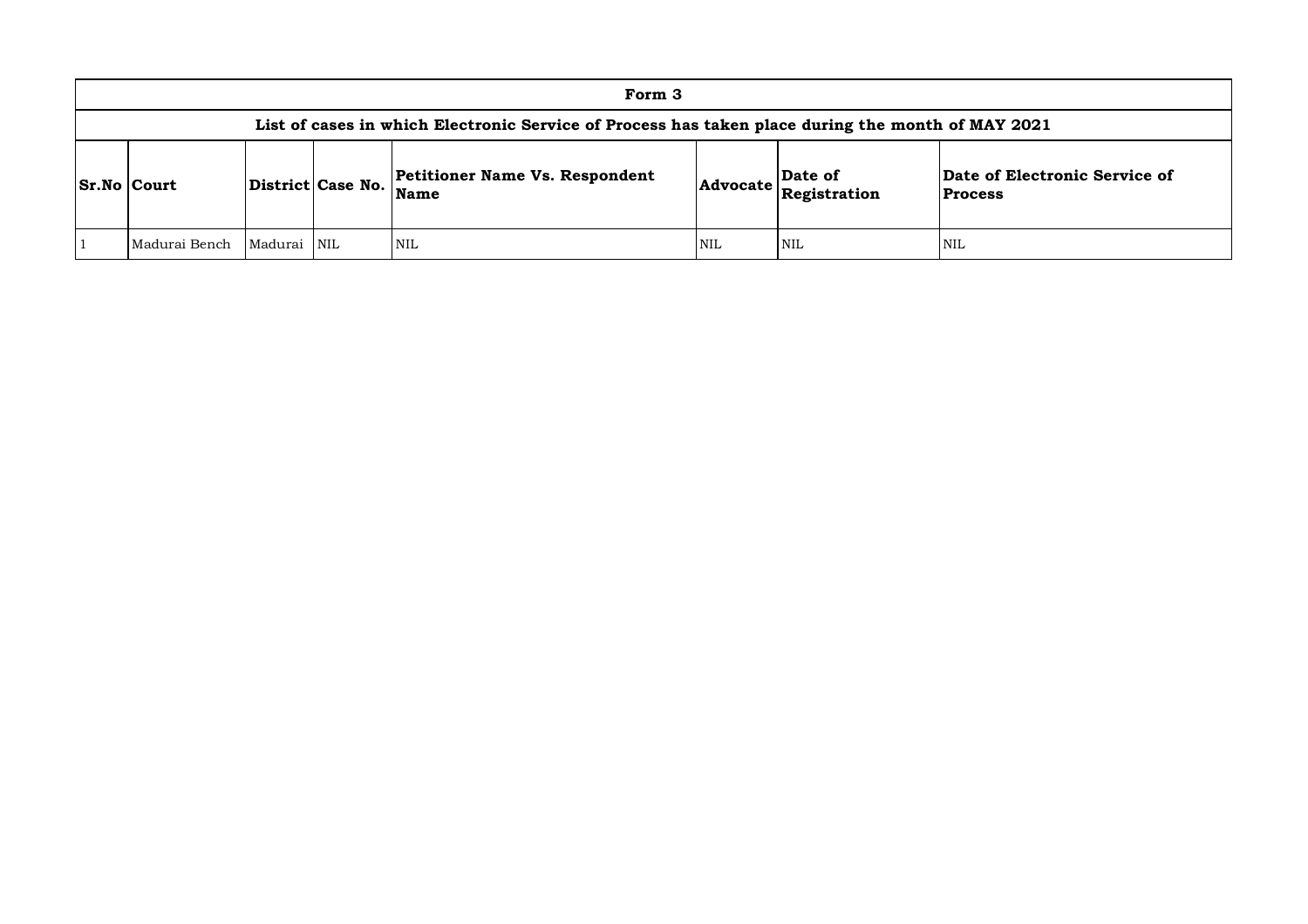|              | Form 4                                                                     |          |            |            |                  |                                              |  |  |  |  |
|--------------|----------------------------------------------------------------------------|----------|------------|------------|------------------|----------------------------------------------|--|--|--|--|
|              | List of total no. of cases randomly allocated during the month of MAY 2021 |          |            |            |                  |                                              |  |  |  |  |
| <b>Sr.No</b> | Court                                                                      | District | Court Name | Court No.  | <b>Case Type</b> | Case Count (No. of cases randomly allocated) |  |  |  |  |
|              | Madurai Bench                                                              | Madurai  | NIL        | <b>NIL</b> | <b>NIL</b>       | <b>NIL</b>                                   |  |  |  |  |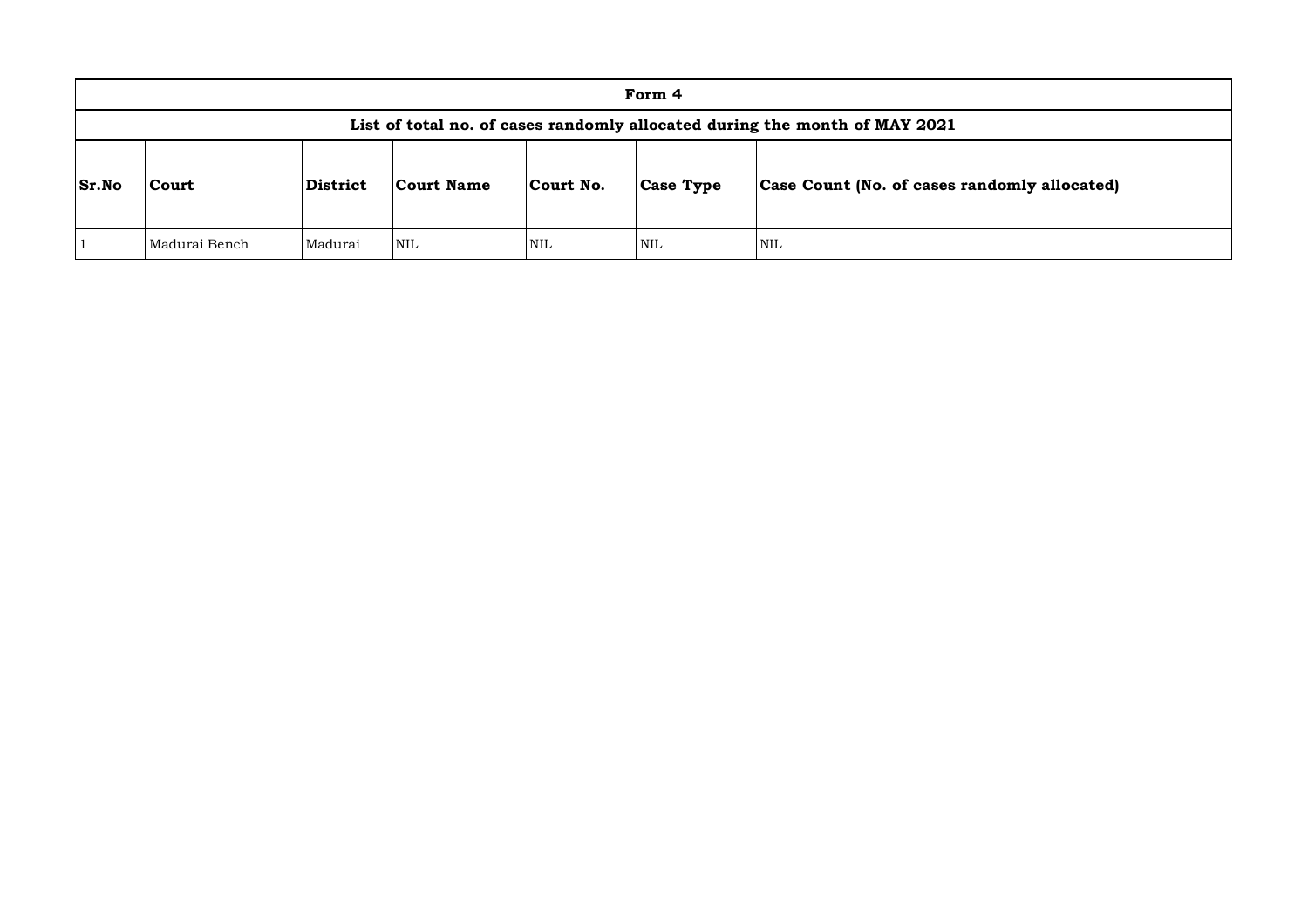| Form 5                                                                               |             |  |                                               |            |                                              |                                    |  |  |  |  |
|--------------------------------------------------------------------------------------|-------------|--|-----------------------------------------------|------------|----------------------------------------------|------------------------------------|--|--|--|--|
| List of cases in which Case Management Hearing was held during the month of MAY 2021 |             |  |                                               |            |                                              |                                    |  |  |  |  |
| <b>Sr.No Court</b><br>District Case No.                                              |             |  | Petitioner Name Vs. Respondent<br><b>Name</b> |            | Date of<br>$ {\bf Advocate}\> $ Registration | Date of Case Management<br>Hearing |  |  |  |  |
| Madurai Bench                                                                        | Madurai NIL |  | <b>NIL</b>                                    | <b>NIL</b> | <b>NIL</b>                                   | NIL                                |  |  |  |  |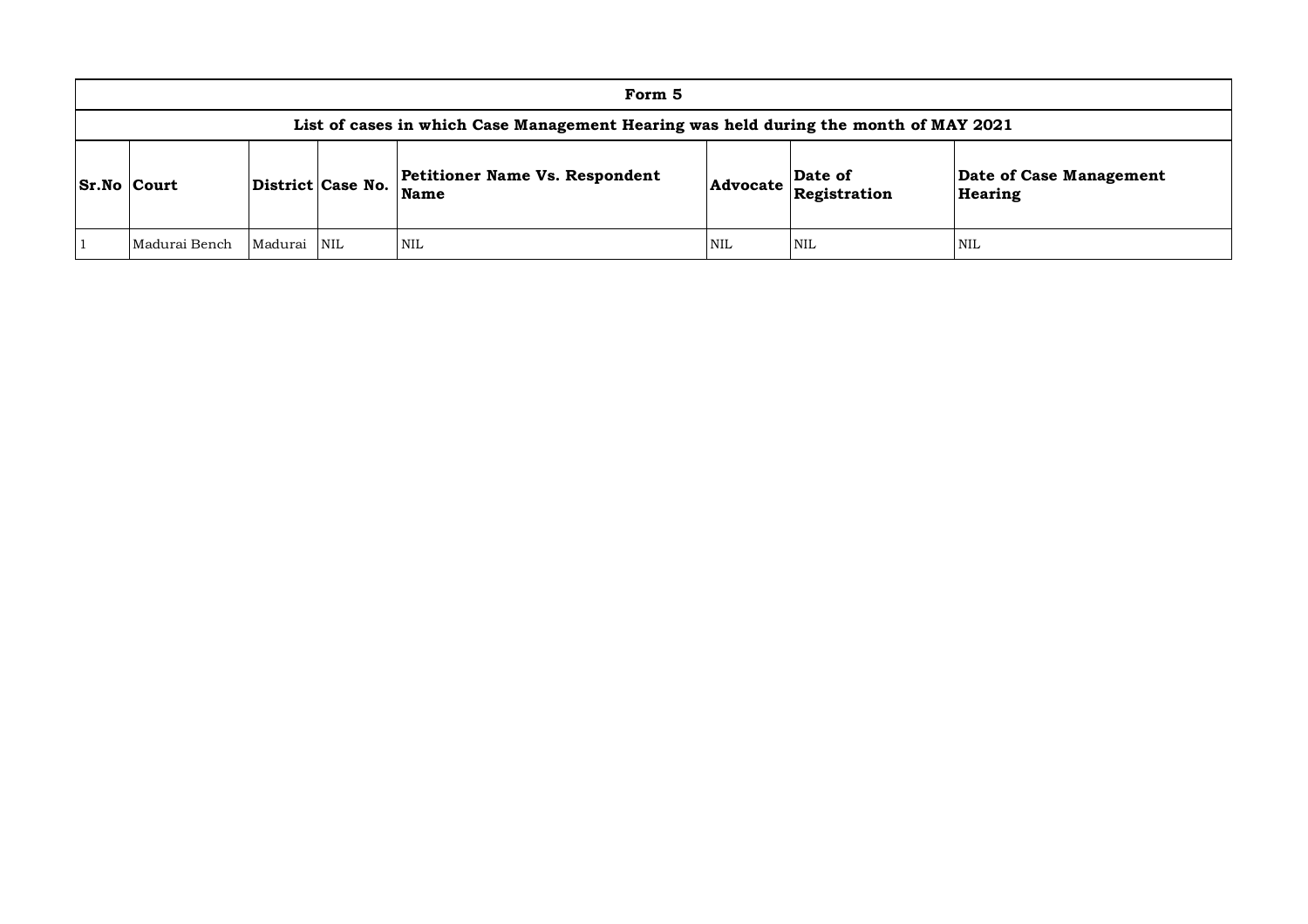| Form 6                                                           |          |            |                                                          |                 |                                                     |                                                                                                          |            |                                |                                                  |                                   |                                                                                                 |            |
|------------------------------------------------------------------|----------|------------|----------------------------------------------------------|-----------------|-----------------------------------------------------|----------------------------------------------------------------------------------------------------------|------------|--------------------------------|--------------------------------------------------|-----------------------------------|-------------------------------------------------------------------------------------------------|------------|
| Contested commercial cases disposed during the month of MAY 2021 |          |            |                                                          |                 |                                                     |                                                                                                          |            |                                |                                                  |                                   |                                                                                                 |            |
| <b>Sr.No Court</b>                                               | District | No.        | Petitioner<br>Case Name Vs.<br>Respondent<br><b>Name</b> | <b>Advocate</b> | Date of<br><b>Registration Institution Decision</b> | Whether<br>Urgent<br>Relief was<br>sought<br>and Pre-<br>Mediation<br> did not<br>take place<br>(Yes/No) | Date of    | <b>Days</b><br>for<br>disposal | <b>Nature of Disposal</b><br>(Contested/Settled) | Date of<br>execution<br>of decree | Number<br>of days<br>for<br>execution Act<br>of decree Section<br>from date<br>l of<br>decision |            |
| Madurai<br>Bench                                                 | Madurai  | <b>NIL</b> | <b>NIL</b>                                               | NIL             | <b>NIL</b>                                          | NIL                                                                                                      | <b>NIL</b> | <b>NIL</b>                     | <b>NIL</b>                                       | <b>NIL</b>                        | NIL                                                                                             | <b>NIL</b> |